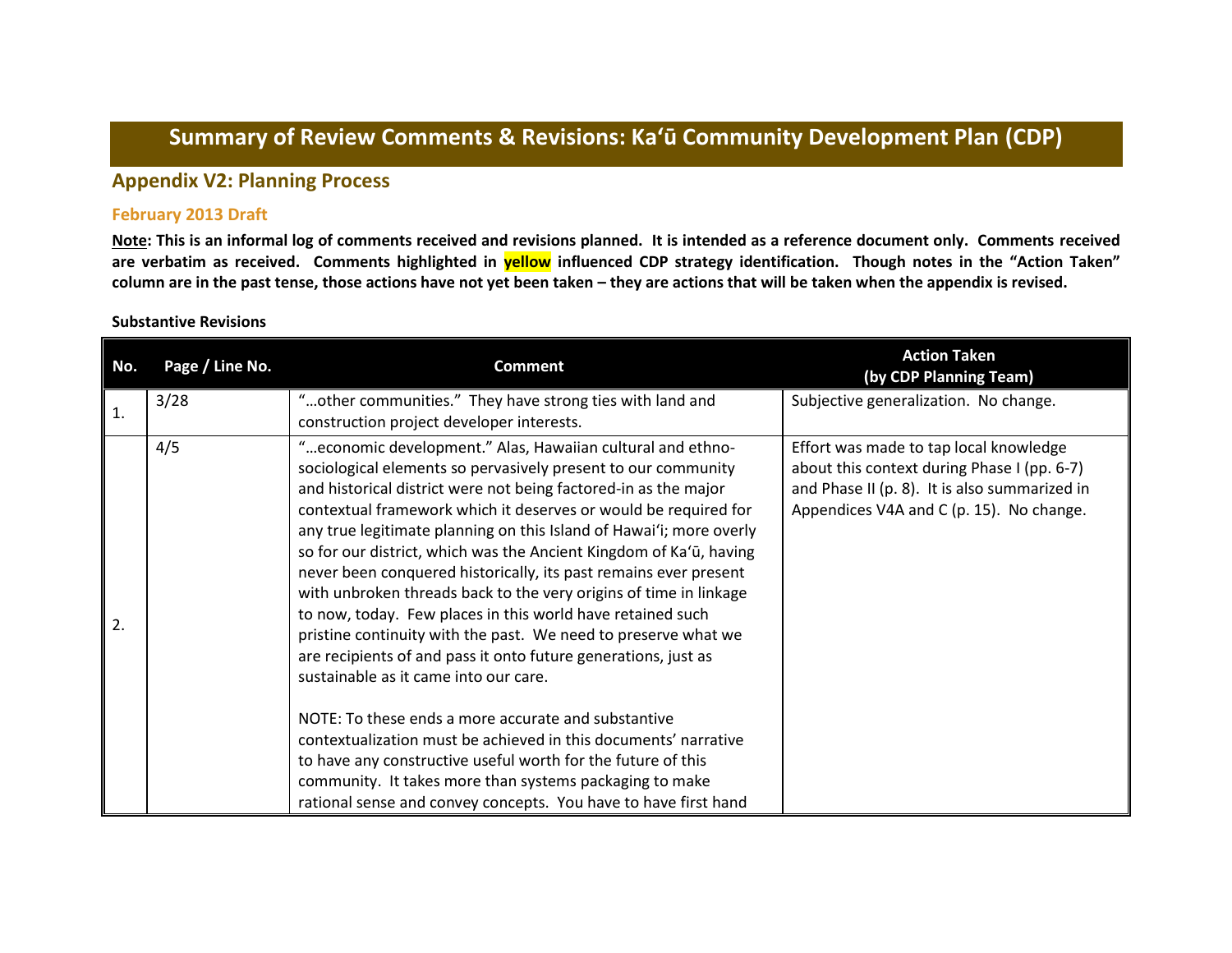| No. | Page / Line No.   | <b>Comment</b>                                                                                                                                                                                                                                                                                                                                                                                  | <b>Action Taken</b><br>(by CDP Planning Team)                                                                            |
|-----|-------------------|-------------------------------------------------------------------------------------------------------------------------------------------------------------------------------------------------------------------------------------------------------------------------------------------------------------------------------------------------------------------------------------------------|--------------------------------------------------------------------------------------------------------------------------|
|     |                   | direct knowledge on what you are dealing with or trying to<br>discuss. One would have to understand complex enter-<br>relationships that exist to competently address what is being<br>attempted here. Formulating what one does not fully understand<br>results in the worse kind of communication and verbiage;<br>resulting in sentence wordsmithing taking meaning into<br>meaninglessness. |                                                                                                                          |
| 3.  | 16-17/ lines 5-14 | Update with explanation of the strategy identification process                                                                                                                                                                                                                                                                                                                                  | Updated.                                                                                                                 |
| 4.  | 20/16 thru 20     | Where there any planning team meeting with the principles in<br>relation to the solar farm within Rancho subdivision and how was<br>the ahupua'a of Kahuku and its residents engaged in this planning<br>and approvals?                                                                                                                                                                         | No meetings were held. State law permits<br>solar farms without in the State Agricultural<br>district. See Appendix V4B. |

## **Formatting Revisions**

| No. | Page / Line No. | <b>Comment</b>          | <b>Action Taken</b><br>(by CDP Planning Team)        |
|-----|-----------------|-------------------------|------------------------------------------------------|
| 5.  | Throughout      |                         | Lowered top margin to reveal more of color<br>band.  |
| 6.  | Throughout      |                         | Increased indent of inside margins.                  |
| 7.  | Throughout      |                         | Framed the figures that don't have defined<br>edges. |
| 8.  | Throughout      |                         | Increased the bottom margin.                         |
| 9.  | $2/5 - 6$       | Are lacking periods (.) | <b>Added semicolons.</b>                             |